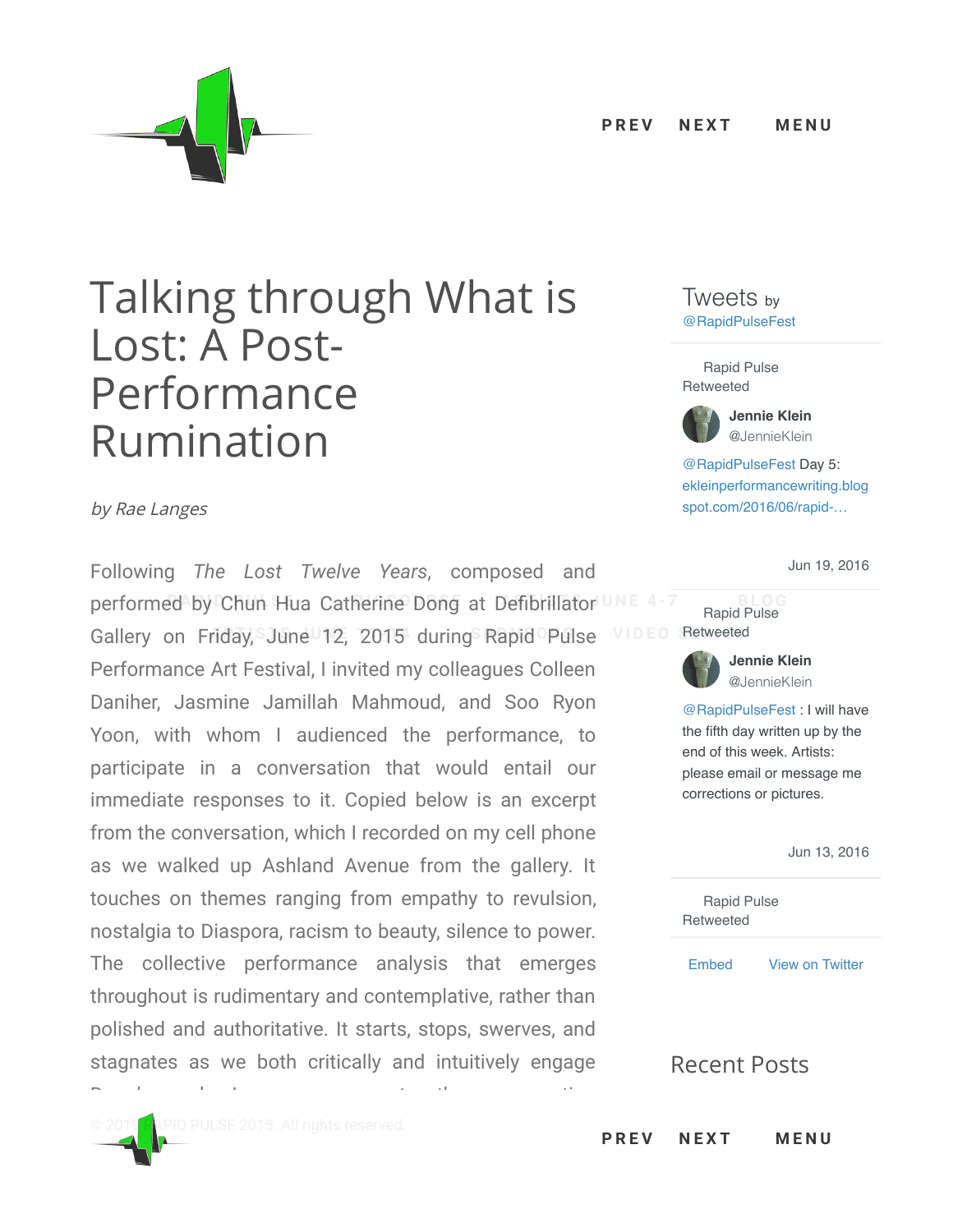finish one another's sentences, we erupt simultaneously with a "Yes!" when in agreement with a poignant statement. In other moments, the conversation highlights our cultural and embodied differences via conflicting interpretations of different gestures and symbols in the performance. In a sense, this conversation is a performance, and I invite you to engage it thusly, to come with us on our evening stroll, to read/feel/envision what we found, what we might have missed, what is yet to be explored in *The Lost Twelve Years*.

*\* Colleen holds a PhD in Performance Studies from Northwestern University and her research interests include investigating performance's address of the visual, especially as it relates to Asian North American racial formation and multiraciality in contemporary art. Jasmine* **R** is a PhD Candidate at N[orthwestern U](http://2015.rapidpulse.org/discourse)niversity in the  $_{\text{UNE}}$  4- Between Feet a Department of Performance Studies and h[er research an](http://2015.rapidpulse.org/sponsors)d wip EQHeadlES *teaching interests include contemporary performance practice, race, and political economy. Soo Ryon is also a PhD Candidate at Northwestern University in the Department of Performance Studies and her research interests include globalization, performance, racial politics, and nationhood in South Korea.*

C: So, I actually thought I was going to vomit during part of the performance…

R: You thought you were going to vomit during the last performance? Why???



[Talking through What](http://2015.rapidpulse.org/talking-through-what-is-lost-a-post-performance-rumination) is Lost: A Post-Performance Rumination [Fist Raised!](http://2015.rapidpulse.org/fist-raised)

Skinning Humanity: Anthropomorphism [and the Mortality of an](http://2015.rapidpulse.org/skinning-humanity-anthropomorphism-and-the-mortality-of-an-ideal) Ideal

[Poetry Response to](http://2015.rapidpulse.org/poetry-response-to-maryam-taghavi) Maryam Taghavi [Matters of Gravity](http://2015.rapidpulse.org/matters-of-gravity) [They Shoot Horses](http://2015.rapidpulse.org/they-shoot-horses) [From the Unspoken](http://2015.rapidpulse.org/from-the-unspoken-between-feet-and-head) Betwee[n Feet a](http://2015.rapidpulse.org/blog)nd VIDEOHeadIES

> [Interrogations: Gender](http://2015.rapidpulse.org/interrogations-gender-and-performativity) and Performativity

The Garden of Earthly Delights: Out of Sight [Out of Mind by Weeks](http://2015.rapidpulse.org/the-garden-of-earthly-delights-out-of-sight-out-of-mind-by-weeks-whitford) & Whitford

Authors [Didier Morelli](http://2015.rapidpulse.org/author/mdiddley) [Jeffery Byrd](http://2015.rapidpulse.org/author/jeffbyrd)

 $P$  **RE[V](http://2015.rapidpulse.org/reflections-of-ourselves) NEXT MENU**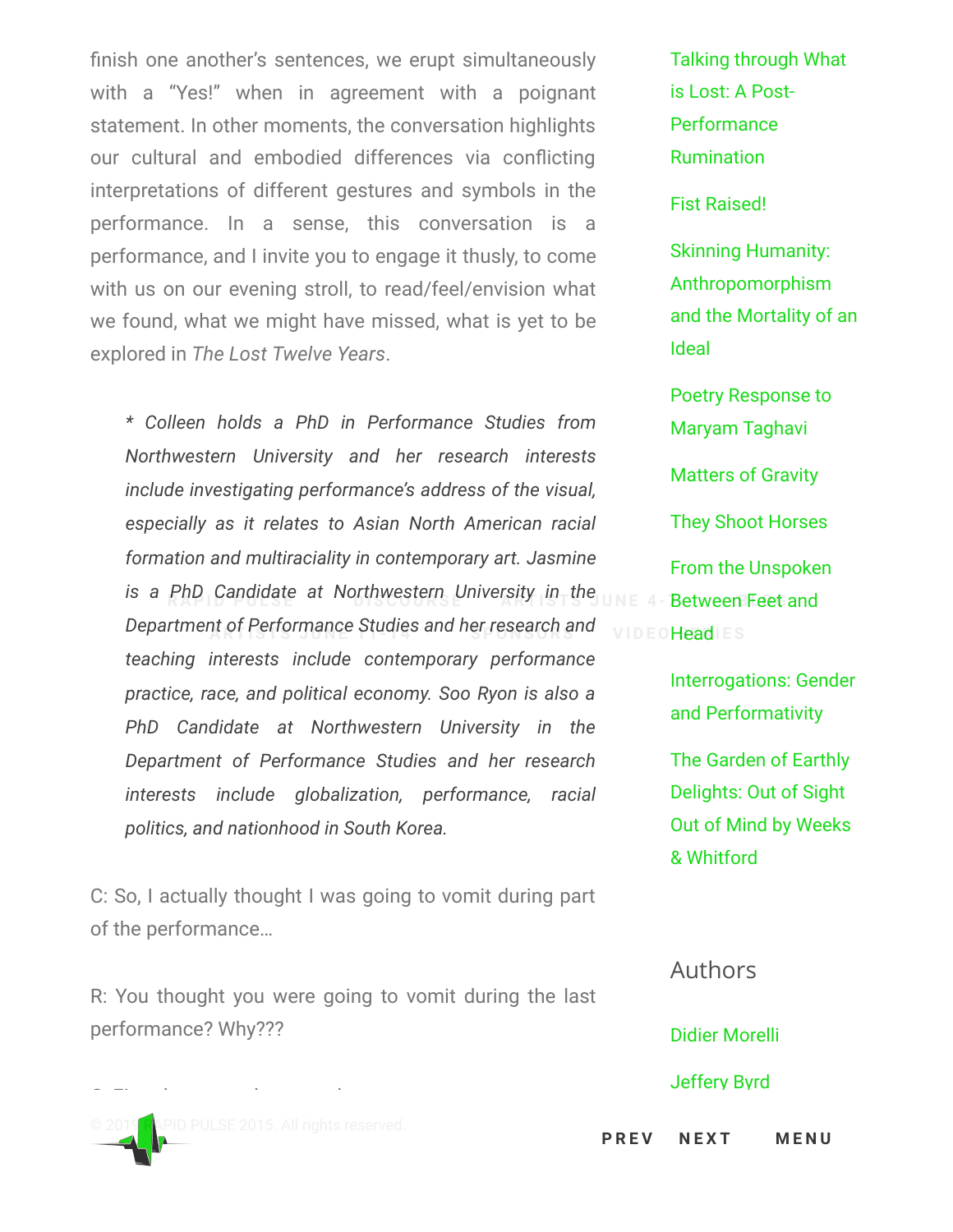J: Was there blood on her? C: Yes. J: That's what I thought. R: She was pinching her nose… C: …the bridge of her nose. J: And she made herself bleed. C: And then that sound made me want to vomit. I was just like, I *can't* look right now. [Jessica Santone](http://2015.rapidpulse.org/author/jesssandstone) [Kate Sierzputowski](http://2015.rapidpulse.org/author/ksierz) [Madge of Honor](http://2015.rapidpulse.org/author/madgehonor) [Meghan Moe Beitiks](http://2015.rapidpulse.org/author/memoe) [Nabeela Vega](http://2015.rapidpulse.org/author/nabvega) [Rae Langes](http://2015.rapidpulse.org/author/raelang) [Robin Dluzen](http://2015.rapidpulse.org/author/robdluzen) [Whitney Richardson](http://2015.rapidpulse.org/author/whitrich)

SR: I looked around, and it was really interesting, people started to touch  $\neg$  uLSE

C & SR together: their bodies…

SR: …while watching, and towards the end some people had to cover their eyes.

C: I had to look at the wall.

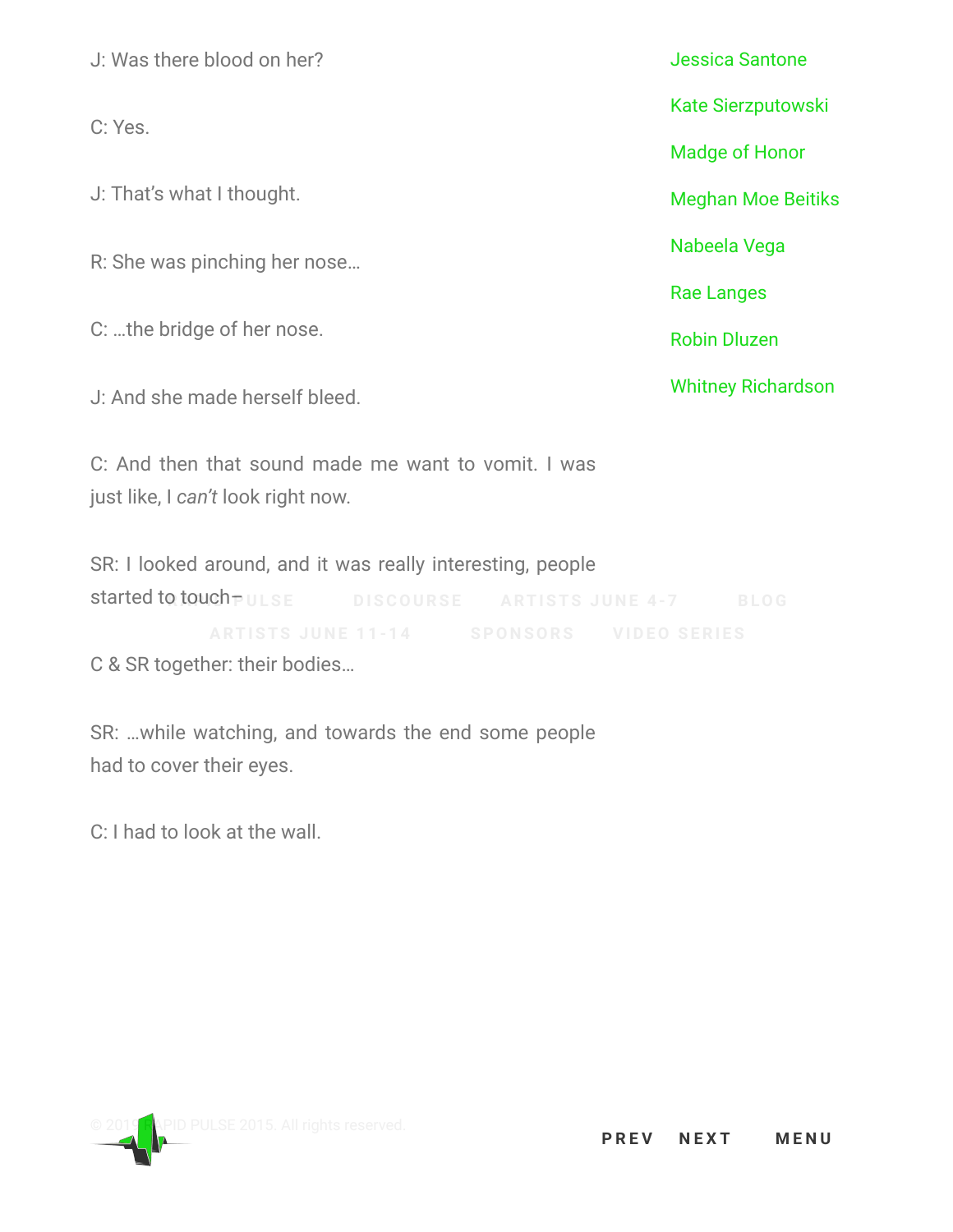

R: When she was pinching her nose?

C: No, I could look [at that]…

SR: Toward the end of the performance…

J: I thought it was interesting because I was on the **ARTISTS JU N E 1 1 - 1 4 SPO N [SORS](http://2015.rapidpulse.org/sponsors) [VIDEO](http://2015.rapidpulse.org/video-series) SERI ES** periphery, and I thought it was blood, but I didn't know if it was blood, I couldn't tell. I didn't know if it was blood or paint.

C: I wasn't sure either, but then I knew from that sound…

J: She was tearing her skin.

C: …I was like, that is not pleasurable, that fucking hurts.

R: Yeah, because she started to cringe and bend over.

J: And that was interesting because while she was doing

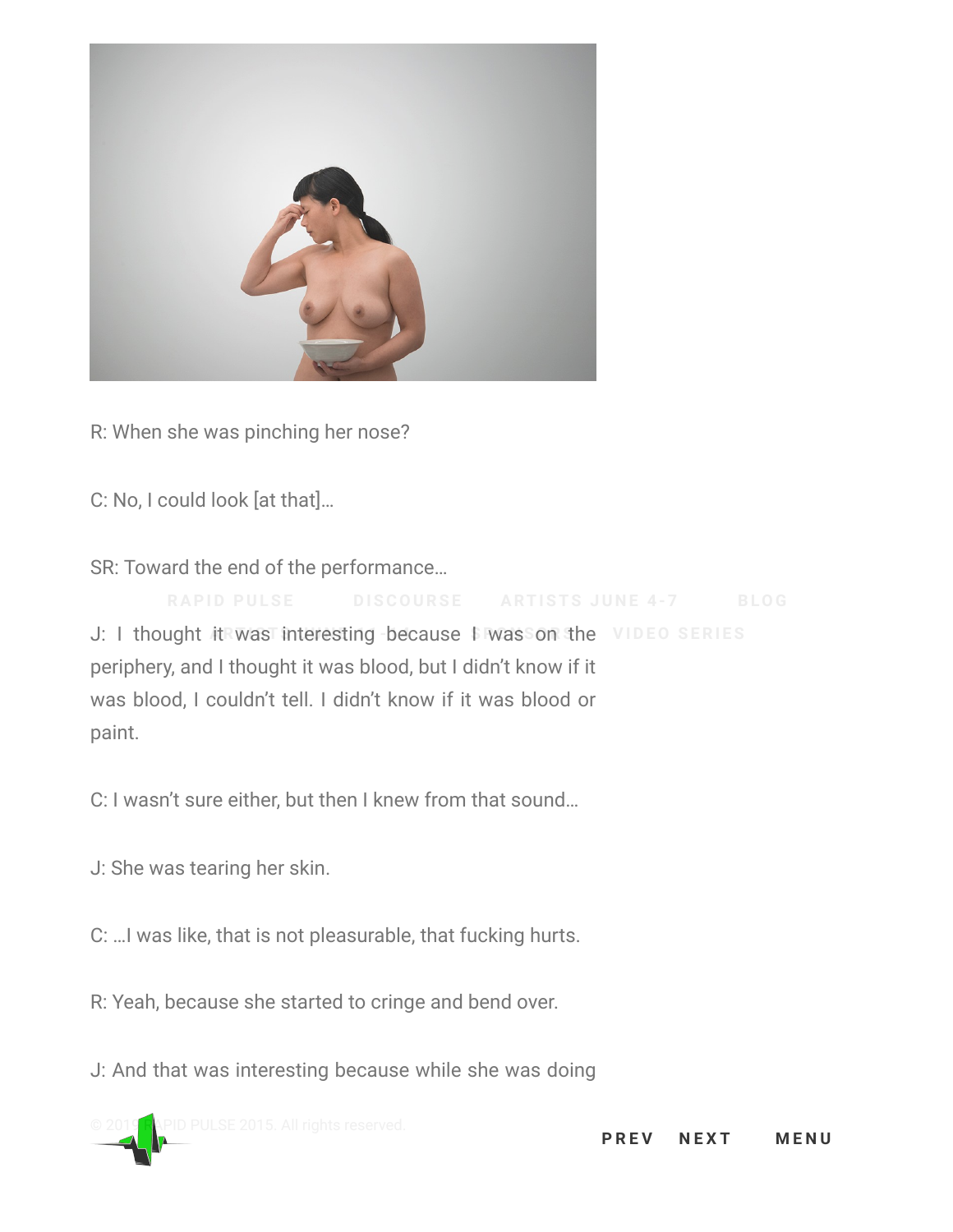SR: I was really fascinated by, is there a word for this part? [*gestures to bridge of nose*]

C: The bridge.

SR: So this part, in Korea, has a lot of meanings. In a Chinese Diasporic context, perhaps it is similar. If you are uncomfortable, or discontented, we [Koreans] have an expression  $-$  you cringe, or you sort of like, fold [the skin] in between the eyes, over the bridge. There is the sense that you can tell a lot of things about a person by looking at the bridge.



C: Yeah. So for me, I don't know about Koreans, necessarily, and the bridge of the nose, but I do know that often […] Chinese people, Asian people, don't have much of a pronounced bridge, and "flat face" is a racial slur, so that's what I was thinking about.

R: And I was thinking of chakras, like where she was pinching or scraping herself, on the bridge of her nose, on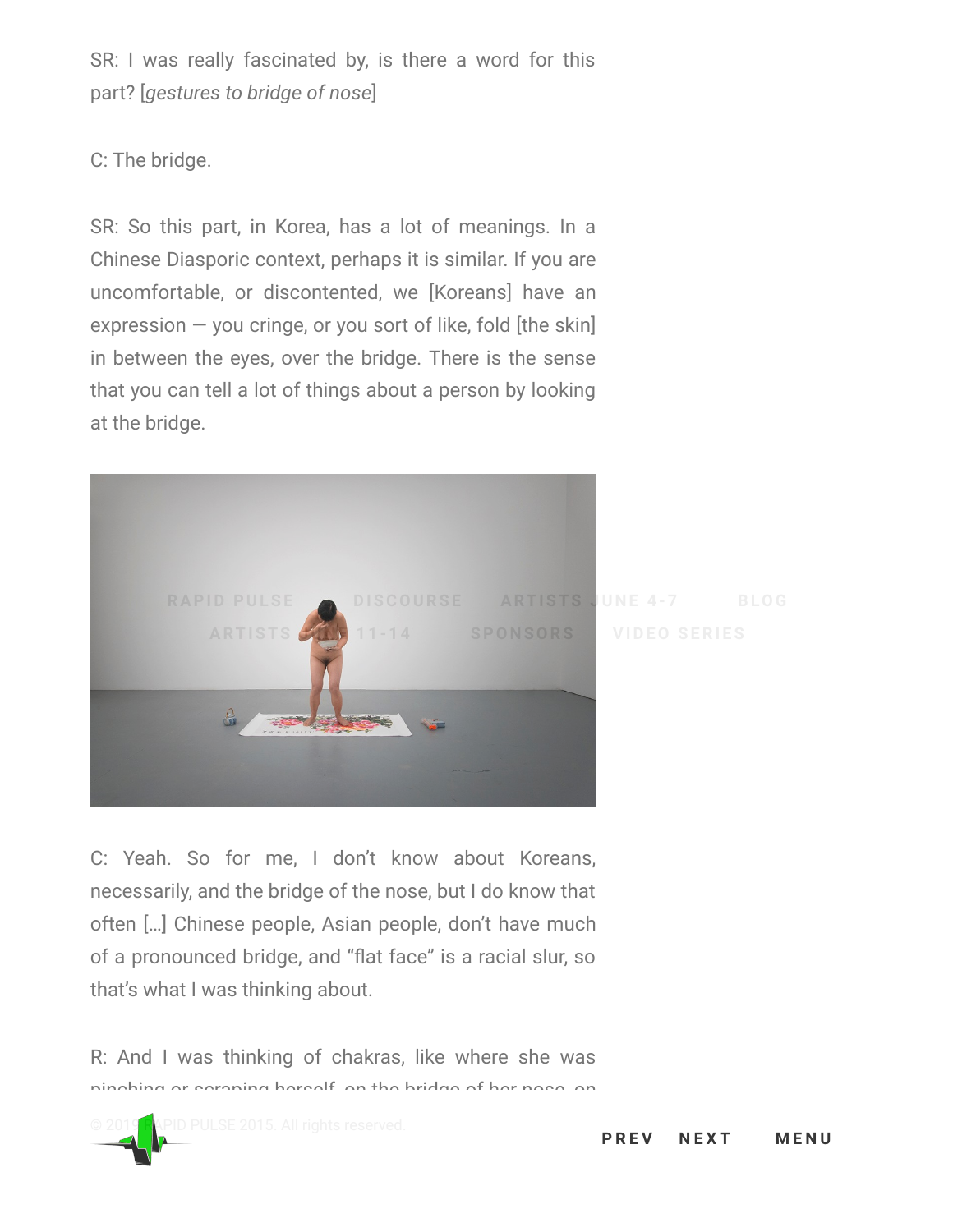J: Isn't that your third eye chakra? [*points at the bridge of her nose with a finger*]

R: Kind of…I don't know. I feel like I can relate to doing violence against those parts of the body when they feel stuck. But that's interesting that that area of the body is related to a racial slur, so then to be pulling on it, or hurting it–

C: And then also, in my mind, because I saw her in profile at first, this [*mimes pinching the bridge of her nose*] almost looks like plucking her eyebrows.

J: Yes, yes!

C: Or her eye lashes. So I was like, is she pulling out her eyelashes? And then I was like, no, it's the bridge of her **RAPID PULSE [DISCOURSE](http://2015.rapidpulse.org/discourse) ARTISTS JU N E 4 - 7 [BLOG](http://2015.rapidpulse.org/blog)** nose. And then I heard the sound.

SR: That actually reminds me, and I did that personally, and I still do that I think, it's like we have this weird idea as Asians, as children, that you could start–

C: Manipulating your face?

SR: Because the bone here [*points to bridge of her nose*] is a malleable part. So, I still have the habit of actually doing this. [*pulls on bridge of nose*]

R: Another thing that was so strange to me, is that as she's standing on this scroll, and she's a nude woman, and since she's not looking at us, it gave me permission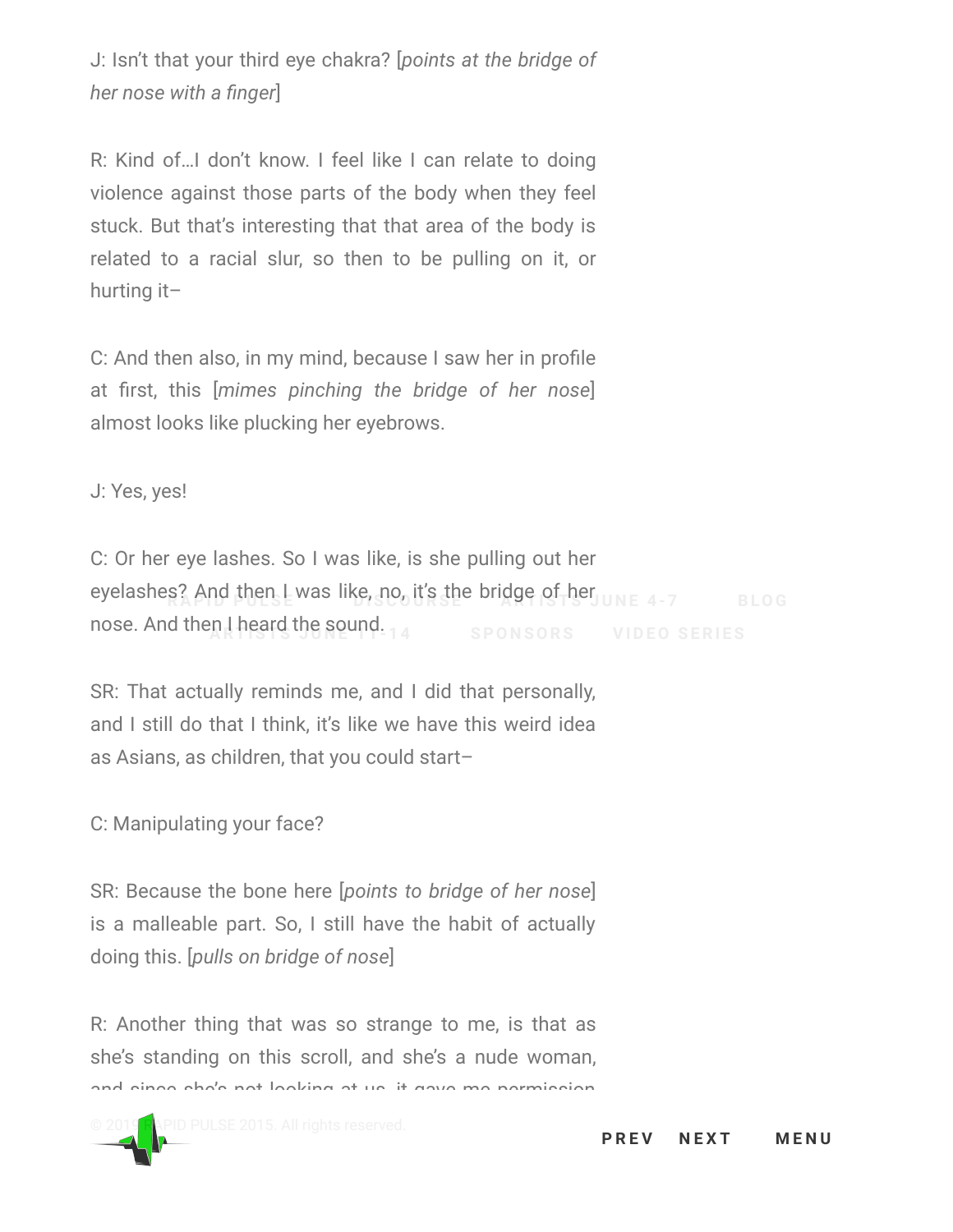R: For me it wasn't so much as a landscape, as much as I felt like I was trying to read some kind of affect though her body, because her face was kind of guarded. But then it made me totally uncomfortable to look at this naked lady's body.

J: For me, I felt like it gave me permission to look, but also she was doing so many uncomfortable things [with her body]…

R: Yeah, like scraping her chest with the spoon was making her kind of jiggle, it was making her body do what you might characterize as not very pretty or aesthetically pleasing things, and the sound of her pinching, even **Painting that red hole on her navel, was just kind of gross! UNE 4-7 <b>[BLOG](http://2015.rapidpulse.org/blog)** 

J: I have a thing about belly buttons, and when she started on the belly button, it repelled me, and I was happy that it got bigger and bigger.

SR: There's a phobia about that, the belly button.

C: So the thing about the scroll though, I think it was really evocative because, this is also why I asked you the landscape question, she was echoing aspects of the scroll on her own body. There were the pinks and the reds on the scroll itself, but also when she poured the ink, it was like, Chinese calligraphy.

R: It made me think of waterfalls.

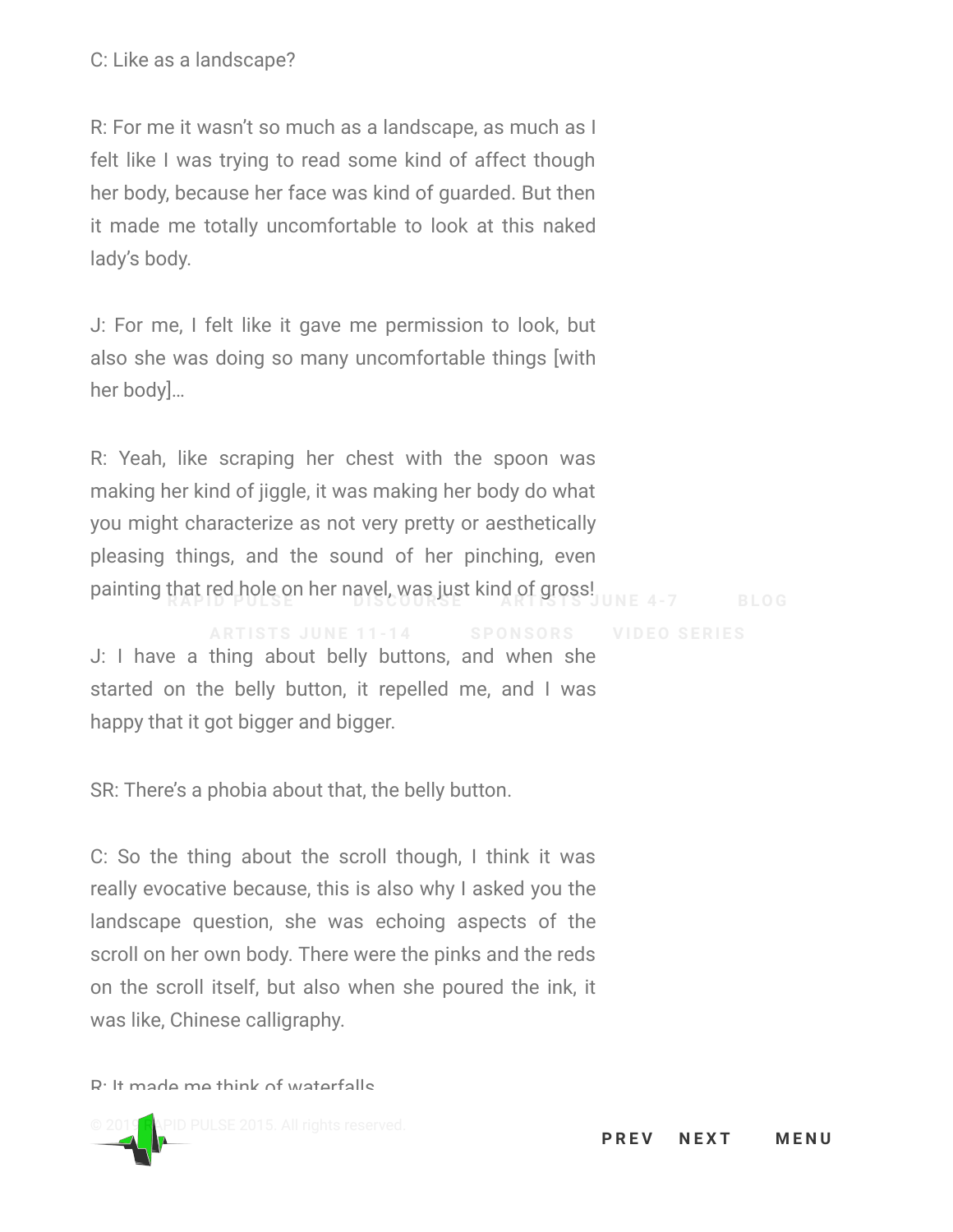C: But that's why I asked you about the landscape, because I feel like those romantic scrolls are usually of mountains, or there's a poem, or a beautiful landscape, and she kind of did that on her back, because the ink created these rivulets, this sort of nature landscape, on her…

S: Actually, that's how the mountains are drawn.

C: By pouring?

S: Not that, not pouring; there's layers. Layers are drawn with the brush to signify the actual layers of mountains.

C: She did so many cool things before pouring the ink. She purposely was like, look at my hair–

J, R, & S together: Yeah! **ARTISTS JU N E 1 1 - 1 4 SPO N [SORS](http://2015.rapidpulse.org/sponsors) [VIDEO](http://2015.rapidpulse.org/video-series) SERI ES**

C: Look at my ponytail, and then the ink elongated her hair.



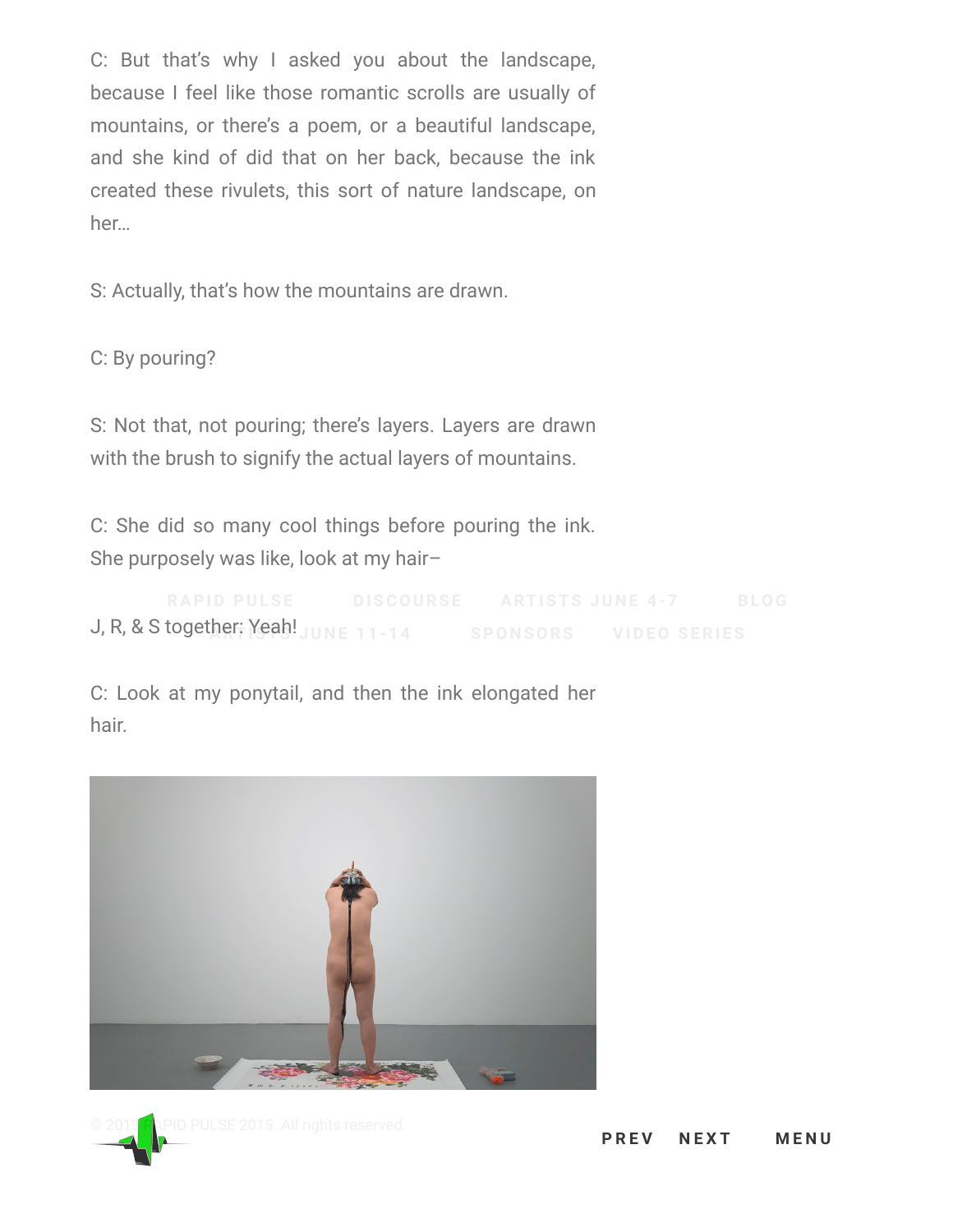J: It was really beautiful that the ink pooled at her feet and there was this puddle…

R: Yeah, it was almost menstrual.

C: It also reminded me of Carolee Schneeemann's *Interior Scroll* [1975], so it's like, *Interior Scroll* revisited from this totally different cultural perspective.

SR: So I had initially thought, oh my god, she is now going to pour hot tea on her head—

C, J, & R together: Yes! Yeah!

SR: So the black ink is also very nostalgic, because we were all required to learn how to do calligraphy in elementary school. And, one thing I remember I was so **RAPID PULSE [DISCOURSE](http://2015.rapidpulse.org/discourse) ARTISTS JU N E 4 - 7 [BLOG](http://2015.rapidpulse.org/blog)** careful of–

C: Is to not spill!

SR: To not spill anything, because it is not going to be…

C & SR together: Erased.

SR: It is not washable. So once you stain your shirt or something, you're mom will yell at you–

C: [*laughter*]

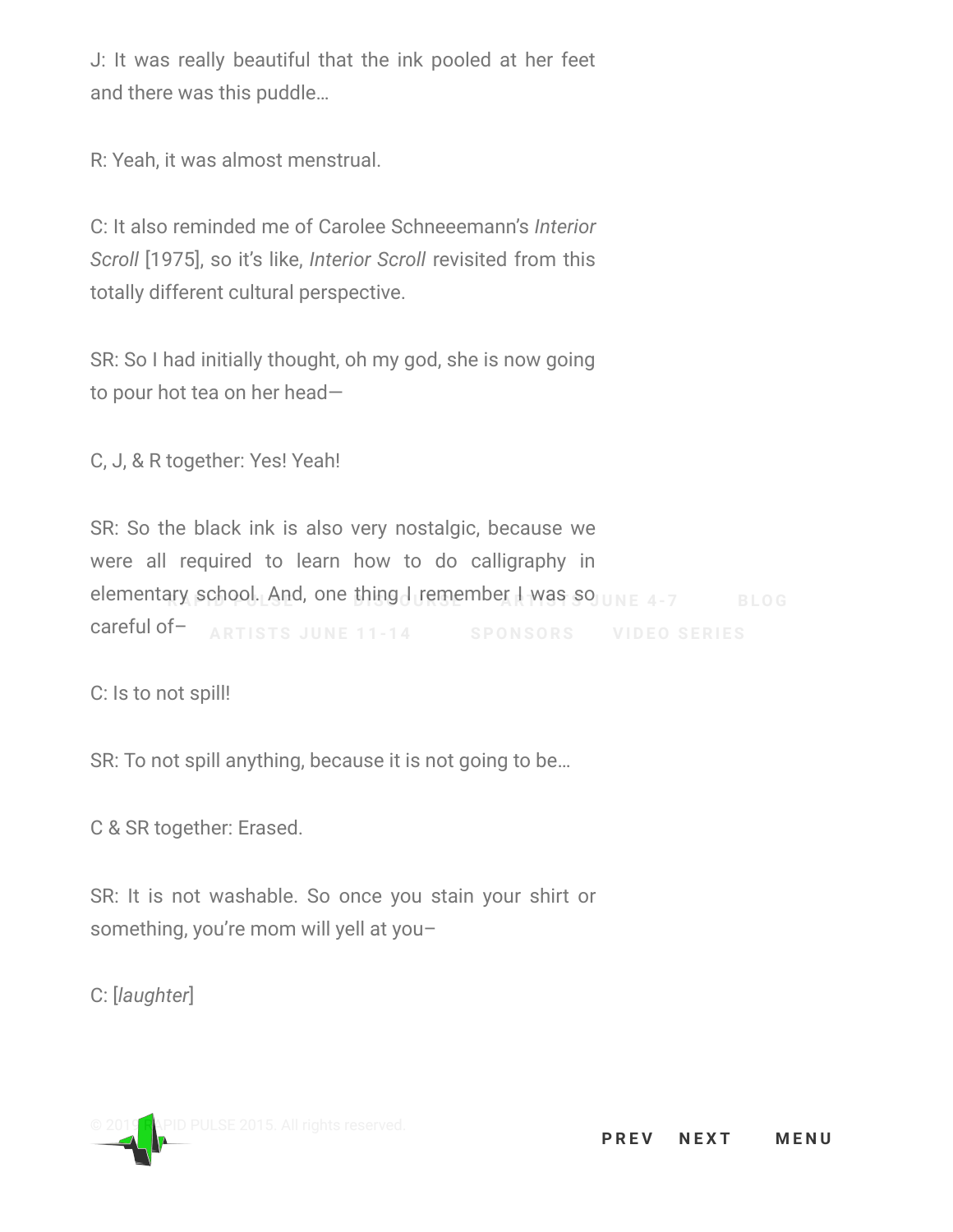

J: The performance was interesting sonically from the beginning to the end. I was thinking of the pinching sound and the clicking sound as she shot ink at her heart and her head. One [sound] was made organically, or naturally, and one was this machine gun–

C: Rounds.

SR: Wasn't it interesting though, she never made any sounds herself.

C: Of pain…

J: Yes.

SR: I was trying to think of the effects that the lack of or repression of sounds […] produces.

C: Except that the crashing of the teakettle, I feel that–

SR: It was willful.